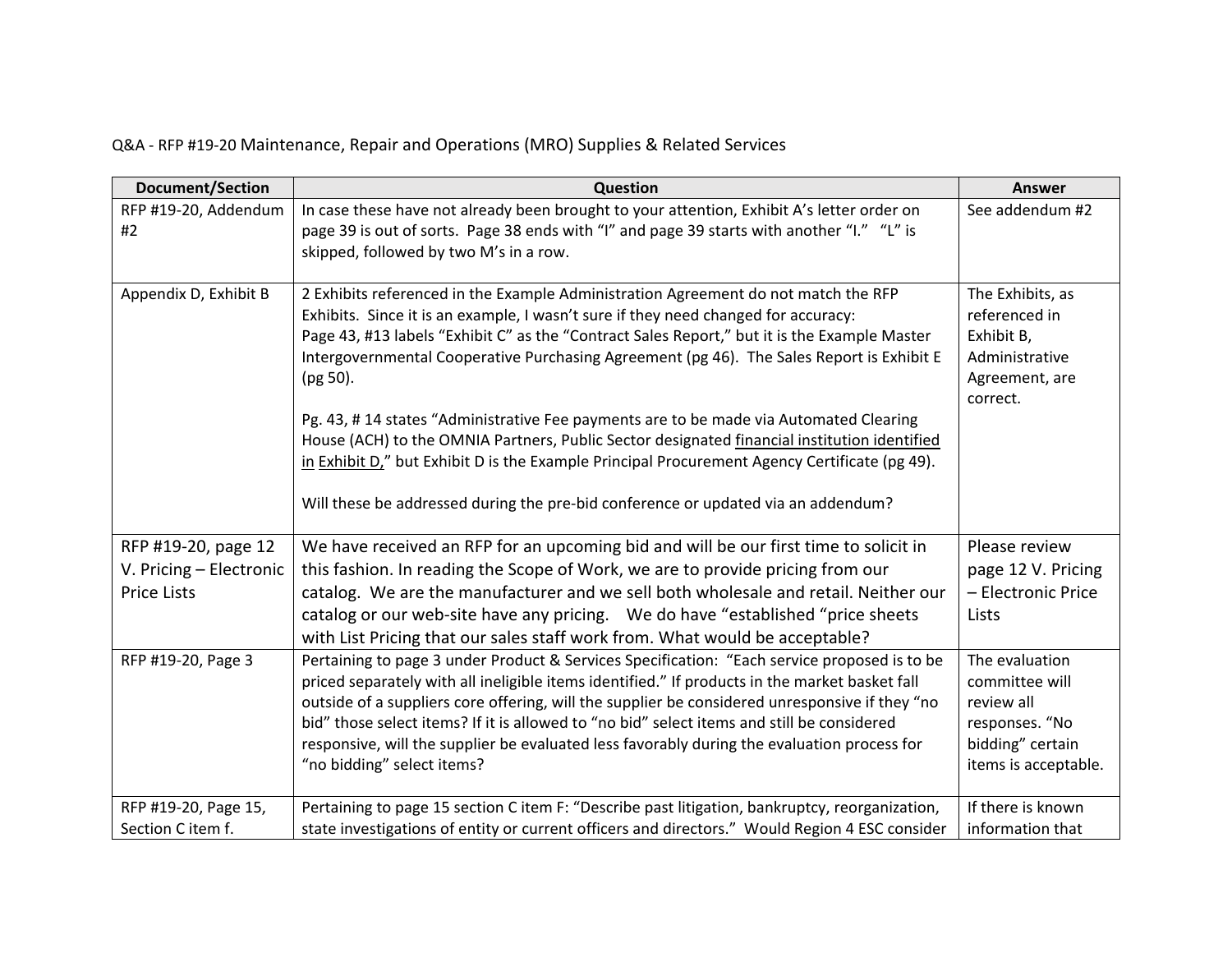|                                   | a time horizon of the past 10 years an acceptable timeframe to report any past litigation,<br>bankruptcy, reorganization, or state investigations of the supplier, current officers or<br>directors?                                                                                                                                                                                                                                                                                                                                                                                                                                                                                                                                                                                                                                                                                                                                    | goes past 10 years,<br>please include.                                                                                                                                                                                                       |
|-----------------------------------|-----------------------------------------------------------------------------------------------------------------------------------------------------------------------------------------------------------------------------------------------------------------------------------------------------------------------------------------------------------------------------------------------------------------------------------------------------------------------------------------------------------------------------------------------------------------------------------------------------------------------------------------------------------------------------------------------------------------------------------------------------------------------------------------------------------------------------------------------------------------------------------------------------------------------------------------|----------------------------------------------------------------------------------------------------------------------------------------------------------------------------------------------------------------------------------------------|
| Appendix E - Price<br>Sheet       | Pertaining the market basket: Can we get a more detailed description for the following<br>market basket items?                                                                                                                                                                                                                                                                                                                                                                                                                                                                                                                                                                                                                                                                                                                                                                                                                          | All of the<br>information we<br>have is provided.                                                                                                                                                                                            |
| RFP #19-20, Page 39,<br>Section M | Regarding Page 39, letter M:<br>"Provide the Contract Sales (as defined in Section 10 of the OMNIA Partners, Public Sector<br>Administration Agreement) that Supplier will guarantee each year under the Master<br>Agreement for the initial three years of the Master Agreement ("Guaranteed Contract<br>Sales"). [] To the extent Supplier guarantees minimum Contract Sales, the administration<br>fee shall be calculated based on the greater of the actual Contract Sales and the Guaranteed<br>Contract Sales."<br>This provision has changed from the 2014 RFP the current contracts were awarded on (#32<br>on pg 37 of RFP #14-21). The added statement, "the administration fee shall be calculated<br>based on the greater of the actual Contract Sales and the Guaranteed Contract Sale," would<br>seem to advantage the largest companies, simply by virtue of their standard revenue<br>qualifying larger sales figures. | All responses and<br>exceptions will be<br>evaluated and<br>considered. If a<br>supplier guarantee's<br>sales that will be<br>considered within<br>the Evaluation<br>Criteria. The<br>language has been<br>revised from the<br>previous RFP. |
|                                   | Question 1:<br>How will section M be weighted in the decision making process?<br>Question 3:<br>Is OMNIA Partners willing to amend M's last sentence to, "The administration fee shall be<br>calculated based on the actual Contract Sales," (or similar) so the fee is only based on actual<br>sales?<br>Or, are they willing to name a uniform dollar figure in lieu of a fee based on bidders<br>predicted sales? An example of this we have seen elsewhere is, " Sof contract sales or<br>\$X, whichever is greater."                                                                                                                                                                                                                                                                                                                                                                                                               |                                                                                                                                                                                                                                              |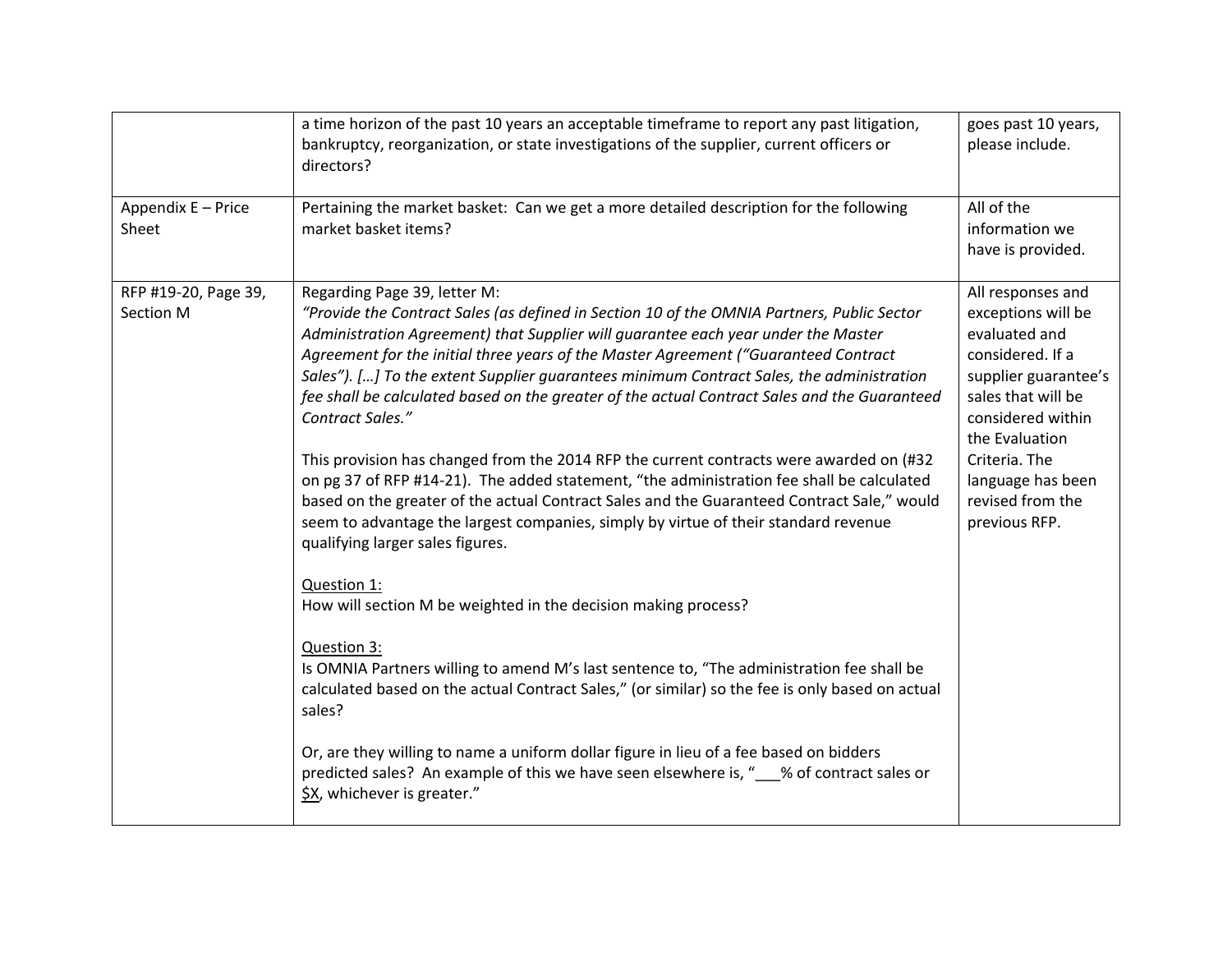| RFP #19-20, Addendum<br>#2  | Good Morning Crystal – just wanted to ask a question in regard to the question's<br>deadline. During the pre-proposal conference it was discussed that the question period<br>would be extended to Thursday, November 21 <sup>st</sup> . Since we have not seen an addendum<br>issued with the new timeline, should we follow the timeline stated in the proposal<br>documents and have all questions submitted by end of day today?                                                                                                                                                                                                                  | Addendum #2 and<br>revised Exhibit E<br>has been emailed<br>and Pre-Proposal<br>meeting notes<br>posted 11/18/19.                                |
|-----------------------------|-------------------------------------------------------------------------------------------------------------------------------------------------------------------------------------------------------------------------------------------------------------------------------------------------------------------------------------------------------------------------------------------------------------------------------------------------------------------------------------------------------------------------------------------------------------------------------------------------------------------------------------------------------|--------------------------------------------------------------------------------------------------------------------------------------------------|
| Appendix E - Price<br>Sheet | On Appendix E, 3 <sup>rd</sup> tab (named Category-Disc.), in the drop-down options, "Electrical" is not<br>an option. "Electronics" is available but Electronics and Electrical are essentially two different<br>product types.<br>On page 11 of the RFP, "Electrical Supplies and Equipment" is listed (but Electronics is not).<br>Will Appendix E be updated with Electrical or should the bidder use "Electronics" for<br>Electrical?                                                                                                                                                                                                            | Appendix E has<br>been amended to<br>add "Electrical"<br>category and<br>emailed on<br>11/22/19. Please do<br>not edit this form!                |
| Appendix E - Price<br>Sheet | Can we submit a net price in column i labeled "discount off unit price" if we're submitting a<br>net price for the requested item? If no how should an offeror represent their price for the<br>SKU?<br>If yes to question 1, if offeror is submitting a category discount on tab three, are we required<br>to enter a percent discount off in column H in the core MktBsk basket tab since we're<br>holding the net price for that item? The percent discount off does not seem relevant since<br>we are providing a and holding firm a fixed price point steeper than a category discount.                                                          | Appendix E Tab 1,<br>column headings for<br>H & I have been<br>amended. Revised<br>Appendix E emailed<br>on 11/22/19.                            |
| RFP #19-20, Q & A           | Will Region 4 / OMNIA be releasing the answers to the questions which were asked in the<br>pre-proposal meeting? We're specifically looking for the answer to question asked around<br>Please submit price lists and/or catalogs in excel or delimited format only minimizing<br>g.<br>file size.<br>It's our understanding based on the feedback from the conference we're NOT required to<br>submit our entire catalog sku listing on a flash drive or the 19-20 market basket price<br>sheet. Simply the core list items requested and any category discounts associated with our<br>offer are required for this proposal. Can you please confirm? | RFP #19-20, Pre-<br><b>Proposal Meeting</b><br>Notes Version 2 has<br>been posted. A<br>revised Appendix E<br>has been issued in<br>Amendment 3. |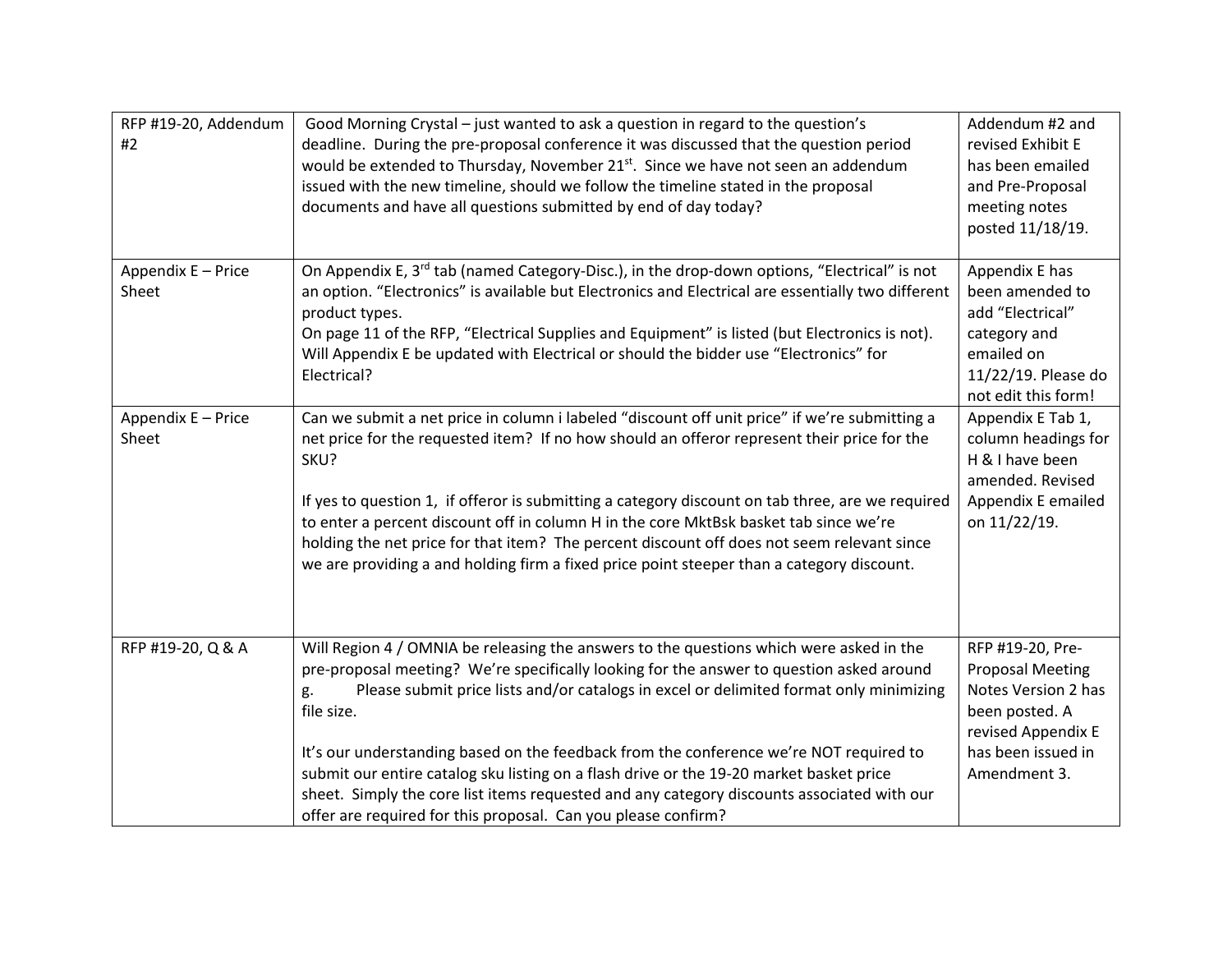| RFP #19-20, Appendix<br>D, Exhibit G, Document<br>7 | Appendix D, Exhibit G, Document 7 requires submission of our New Jersey Business<br>Registration Certificate. Our company has more than 20 locations within the state of NJ, each<br>with their own Business Registration Certificate. Will submission of one Business Registration<br>Certificate suffice, or will they be required for each of our locations?                                                                                                                                                                                                                                                                                                                                                                                                                                                                                                                                                                                                                              | Complete the form<br>and include at least<br>one Business<br>Registration<br>Certificate |
|-----------------------------------------------------|----------------------------------------------------------------------------------------------------------------------------------------------------------------------------------------------------------------------------------------------------------------------------------------------------------------------------------------------------------------------------------------------------------------------------------------------------------------------------------------------------------------------------------------------------------------------------------------------------------------------------------------------------------------------------------------------------------------------------------------------------------------------------------------------------------------------------------------------------------------------------------------------------------------------------------------------------------------------------------------------|------------------------------------------------------------------------------------------|
| Appendix E - Price<br>Sheet                         | The RFP excerpts below reference Electronic Catalog/Price Lists. Are you looking to receive a<br>copy of our entire catalog in excel or is this referring only to Appendix E/the market basket?<br>Page 3, Product & Services Specification<br>"Electronic Catalog and/or price lists must accompany the proposal. Include an electronic<br>copy of the catalog from which discount, or fixed price, is calculated."<br>Page 4, 2.a)e.<br>"Electronic price lists must contain manufacturer part #, Offeror part # (if different from<br>manufacturer part #); description; manufacturers list price and net price to Region 4 ESC and<br>participating members (including freight)."<br>Page 4, 2.a)f.<br>"Media submitted for price list must include the respondents' company name, name of the<br>solicitation, and date on Flash Drive (i.e. Jump Drives)."<br>Page 4, 2.a)g.<br>"Please submit price lists and/or catalogs in excel or delimited format only minimizing file<br>size." | No. Complete and<br>submit Appendix $E -$<br><b>Price Sheet</b>                          |
| RFP #19-20, Page 4,<br>Section 8                    | Paragraph 8 of the Instructions to Offerors prohibits the Offeror from specifying that its<br>pricing is exempt from public record. We respect the nature of the request; however, based<br>on prior experience, we note that Section 552.104(a) of the Texas Government Code excepts<br>from disclosure "information that, if released, would give advantage to a competitor or<br>bidder". In addition, Section 552.110(b) provides that "Commercial or financial information<br>for which it is demonstrated based on specific factual evidence that disclosure would cause<br>substantial competitive harm to the person from whom the information was obtained is                                                                                                                                                                                                                                                                                                                       | Follow the<br>requirements<br>spelled out in<br>Section 8.                               |